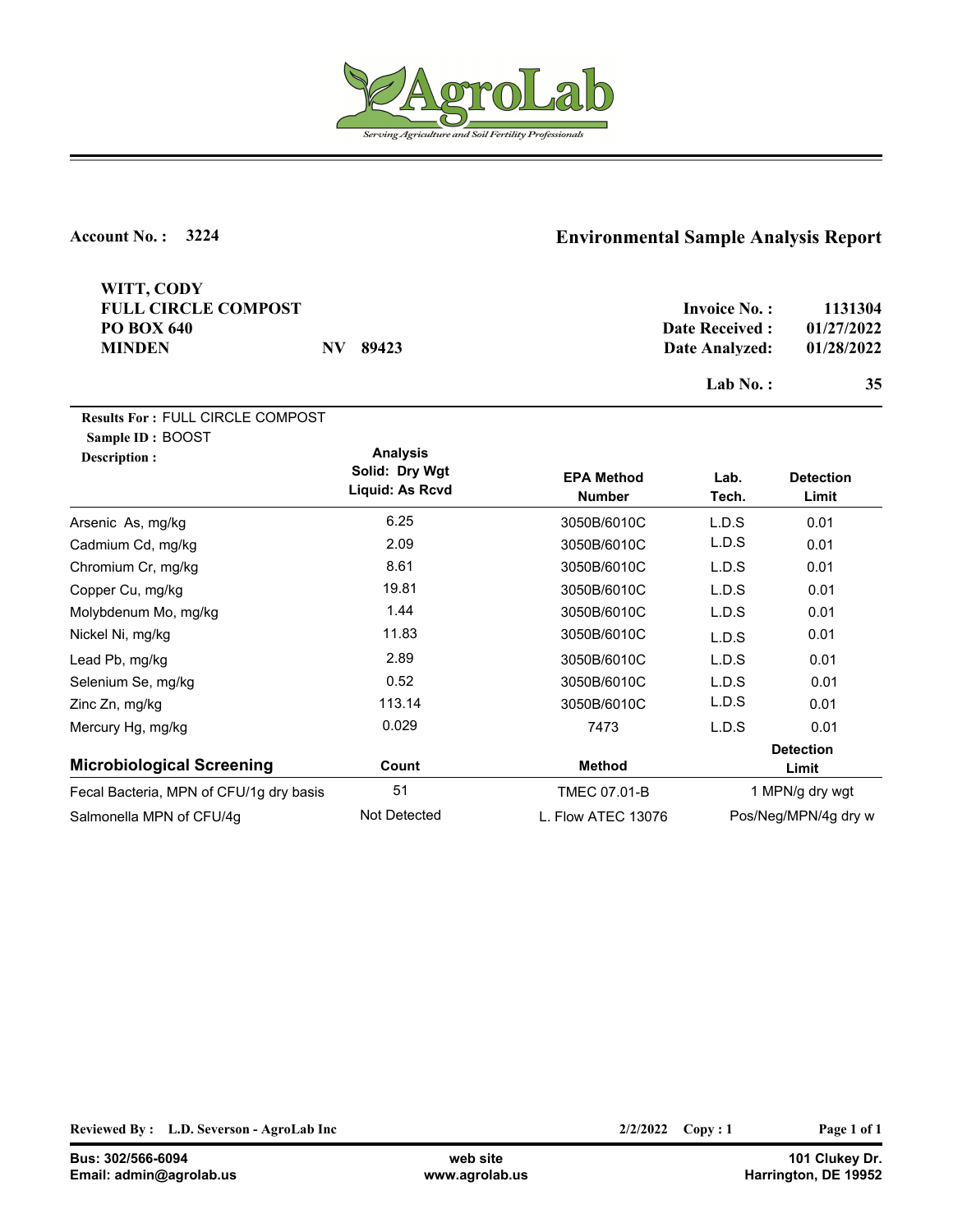

| WITT, CODY<br><b>FULL CIRCLE COMPOST</b><br><b>PO BOX 640</b><br><b>MINDEN</b> | 89423<br>$N\!V$                                      |                                    | <b>Invoice No.:</b><br><b>Date Received:</b><br>Date Analyzed:<br>Lab $No.$ : | 1131304<br>01/27/2022<br>01/28/2022<br>36 |
|--------------------------------------------------------------------------------|------------------------------------------------------|------------------------------------|-------------------------------------------------------------------------------|-------------------------------------------|
| <b>Results For: FULL CIRCLE COMPOST</b><br>Sample ID: SOAR<br>Description:     | <b>Analysis</b><br>Solid: Dry Wgt<br>Liquid: As Rcvd | <b>EPA Method</b><br><b>Number</b> | Lab.<br>Tech.                                                                 | <b>Detection</b><br>Limit                 |
| Arsenic As, mg/kg                                                              | 1.11                                                 | 3050B/6010C                        | L.D.S                                                                         | 0.01                                      |
| Cadmium Cd, mg/kg                                                              | 5.14                                                 | 3050B/6010C                        | L.D.S                                                                         | 0.01                                      |
| Chromium Cr, mg/kg                                                             | 10.36                                                | 3050B/6010C                        | L.D.S                                                                         | 0.01                                      |
| Copper Cu, mg/kg                                                               | 34.99                                                | 3050B/6010C                        | L.D.S                                                                         | 0.01                                      |
| Molybdenum Mo, mg/kg                                                           | 3.37                                                 | 3050B/6010C                        | L.D.S                                                                         | 0.01                                      |
| Nickel Ni, mg/kg                                                               | 13.31                                                | 3050B/6010C                        | L.D.S                                                                         | 0.01                                      |
| Lead Pb, mg/kg                                                                 | 2.82                                                 | 3050B/6010C                        | L.D.S                                                                         | 0.01                                      |
| Selenium Se, mg/kg                                                             | 1.05                                                 | 3050B/6010C                        | L.D.S                                                                         | 0.01                                      |
| Zinc Zn, mg/kg                                                                 | 168.41                                               | 3050B/6010C                        | L.D.S                                                                         | 0.01                                      |
| Mercury Hg, mg/kg                                                              | 0.035                                                | 7473                               | L.D.S                                                                         | 0.01                                      |
| <b>Microbiological Screening</b>                                               | Count                                                | <b>Method</b>                      | <b>Detection</b><br>Limit                                                     |                                           |
| Fecal Bacteria, MPN of CFU/1g dry basis                                        | 36                                                   | <b>TMEC 07.01-B</b>                | 1 MPN/g dry wgt                                                               |                                           |
| Salmonella MPN of CFU/4q                                                       | Not Detected                                         | L. Flow ATEC 13076                 |                                                                               | Pos/Neg/MPN/4g dry w                      |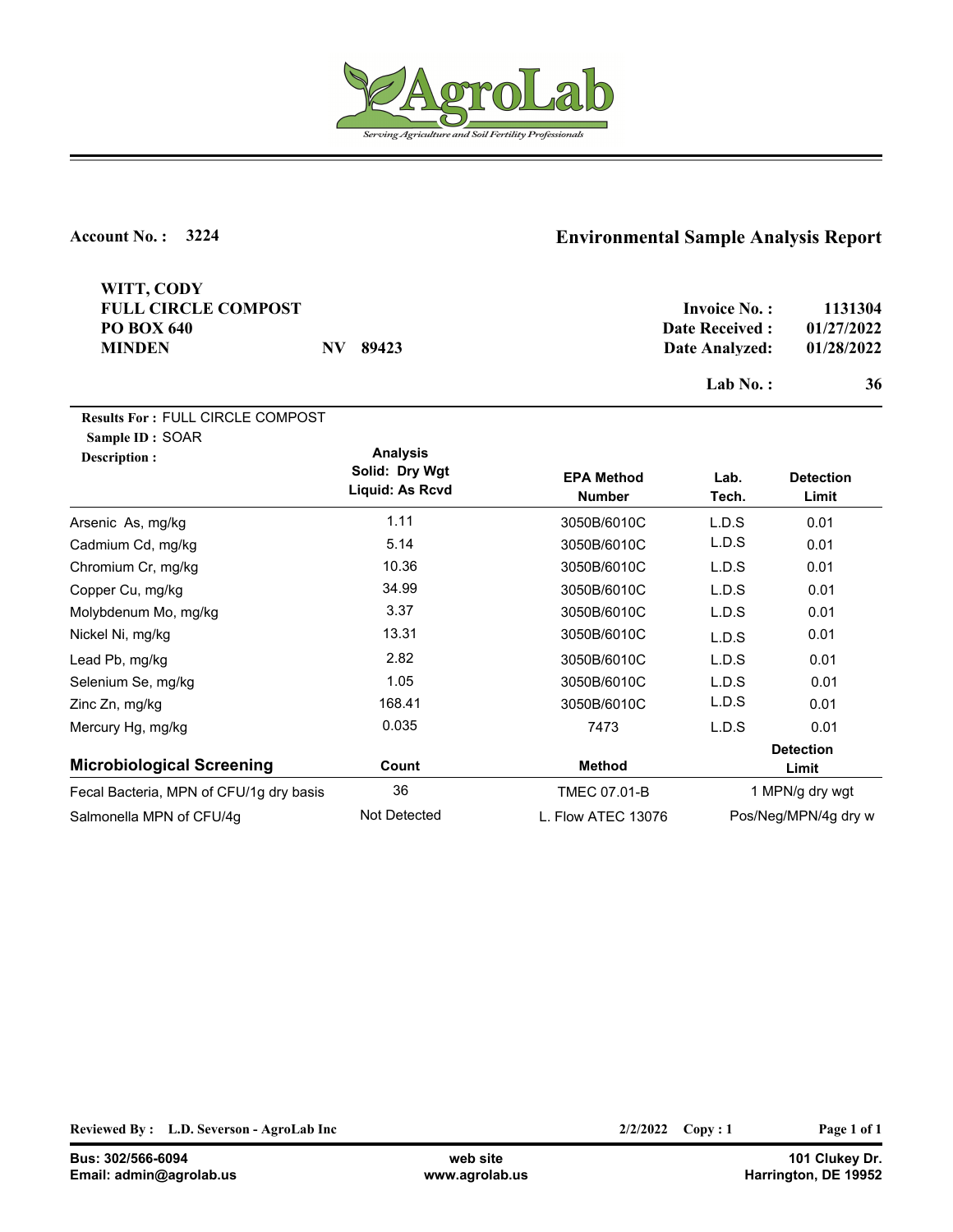

| WITT, CODY<br><b>FULL CIRCLE COMPOST</b><br><b>PO BOX 640</b><br><b>MINDEN</b> | N V<br>89423                                         |                                    | <b>Invoice No.:</b><br><b>Date Received:</b><br>Date Analyzed:<br>Lab $No.$ : | 1131304<br>01/27/2022<br>01/28/2022<br>37 |
|--------------------------------------------------------------------------------|------------------------------------------------------|------------------------------------|-------------------------------------------------------------------------------|-------------------------------------------|
| <b>Results For: FULL CIRCLE COMPOST</b><br>Sample ID: KICK<br>Description :    | <b>Analysis</b><br>Solid: Dry Wgt<br>Liquid: As Rcvd | <b>EPA Method</b><br><b>Number</b> | Lab.<br>Tech.                                                                 | <b>Detection</b><br>Limit                 |
| Arsenic As, mg/kg                                                              | 0.04                                                 | 3050B/6010C                        | L.D.S                                                                         | 0.01                                      |
| Cadmium Cd, mg/kg                                                              | 0.74                                                 | 3050B/6010C                        | L.D.S                                                                         | 0.01                                      |
| Chromium Cr, mg/kg                                                             | 7.72                                                 | 3050B/6010C                        | L.D.S                                                                         | 0.01                                      |
| Copper Cu, mg/kg                                                               | 16.99                                                | 3050B/6010C                        | L.D.S                                                                         | 0.01                                      |
| Molybdenum Mo, mg/kg                                                           | 1.15                                                 | 3050B/6010C                        | L.D.S                                                                         | 0.01                                      |
| Nickel Ni, mg/kg                                                               | 6.33                                                 | 3050B/6010C                        | L.D.S                                                                         | 0.01                                      |
| Lead Pb, mg/kg                                                                 | 3.03                                                 | 3050B/6010C                        | L.D.S                                                                         | 0.01                                      |
| Selenium Se, mg/kg                                                             | 0.38                                                 | 3050B/6010C                        | L.D.S                                                                         | 0.01                                      |
| Zinc Zn, mg/kg                                                                 | 69.19                                                | 3050B/6010C                        | L.D.S                                                                         | 0.01                                      |
| Mercury Hg, mg/kg                                                              | 0.034                                                | 7473                               | L.D.S                                                                         | 0.01                                      |
| <b>Microbiological Screening</b>                                               | Count                                                | <b>Method</b>                      | <b>Detection</b><br>Limit                                                     |                                           |
| Fecal Bacteria, MPN of CFU/1g dry basis                                        | 92                                                   | <b>TMEC 07.01-B</b>                | 1 MPN/g dry wgt                                                               |                                           |
| Salmonella MPN of CFU/4g                                                       | <b>Not Detected</b>                                  | L. Flow ATEC 13076                 |                                                                               | Pos/Neg/MPN/4g dry w                      |